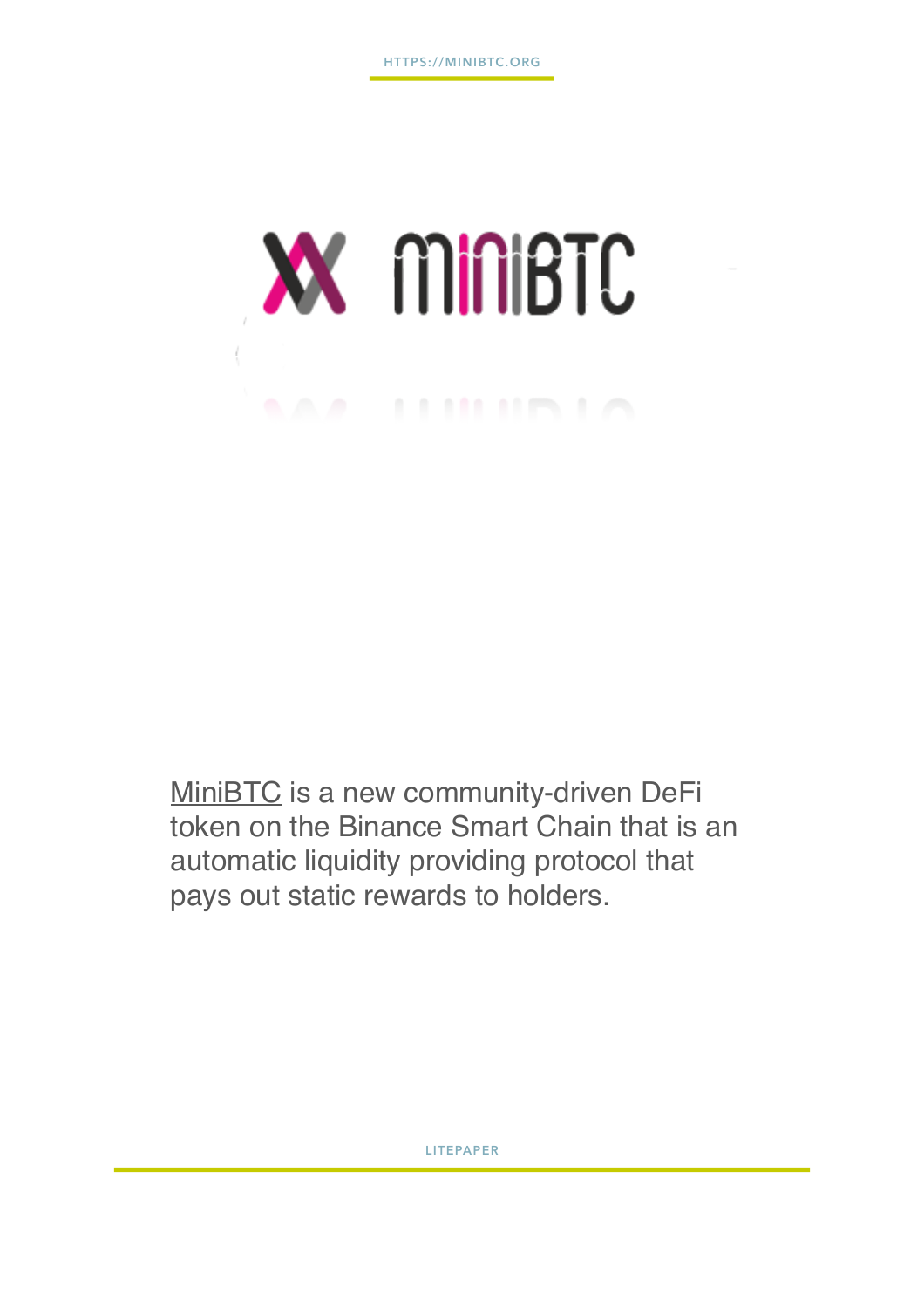#### **About**

Our goal is to give a second chance to those people who did not have time to buy bitcoin in 2009-2013. We also want and will help orphans, children with disabilities and health problems. Children are our future and we, like no one else, know and understand this, because each member of our team is a father or mother. That is why we decided to create a coin like MiniBTC. As an example, we took bitcoin and divided it into MiniBTC along the chain using smart contracts. 1 bitcoin made 1 million MiniBTC. MiniBTC has faster speeds, lower fees, and is much

greener and much more convenient in the DeFi sector.

# **Our tokenomics**

The initial coin offering will take place on the Pinksale service, and the 100% liquidity of our coin will also be blocked there.

In total, we have issued 21 trillion coins which will be distributed as follows: 38% will be available for presale 37,1% will be added to the liquidity pool 9,9% will be burned 5% - Airdrop 5% - Team 5% - Private Sale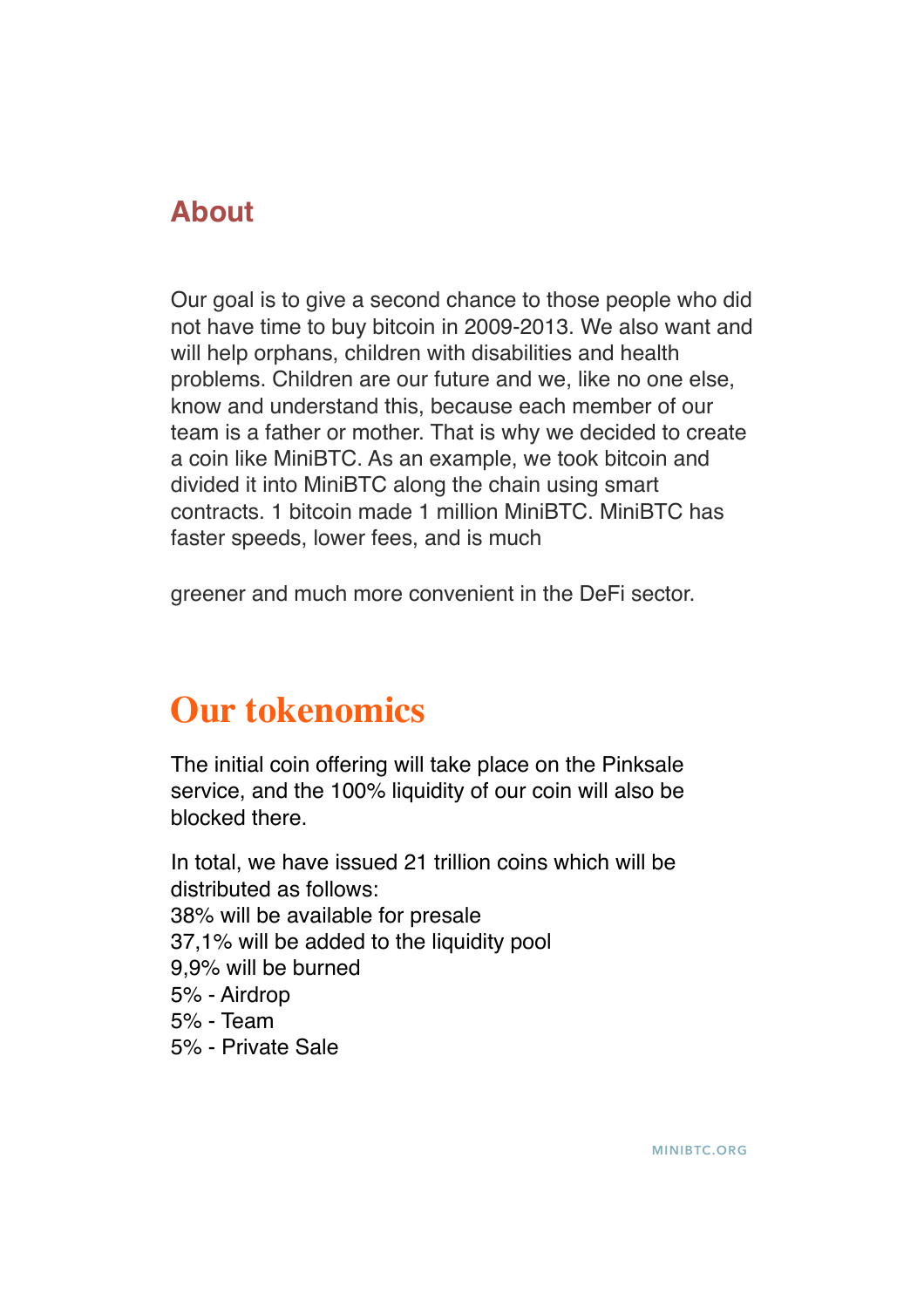

our smart contract has a redistribution function, this means that 5% of all transactions will be distributed to all holders of our coin.

since 9.9 percent were burned, then for each transaction, out of 5% of redistribution, 9.9% will be burned - which will reduce the number of coins

Also, 4% of each transaction will be added to the liquidity pool 100% of which is locked for 10 years

1% of all transaction s will be redistributed to charity wallet https://bscscan.com/address/ 0x2DdB64fe7923FE1FcbAc9A69920dF8EDd69E91f7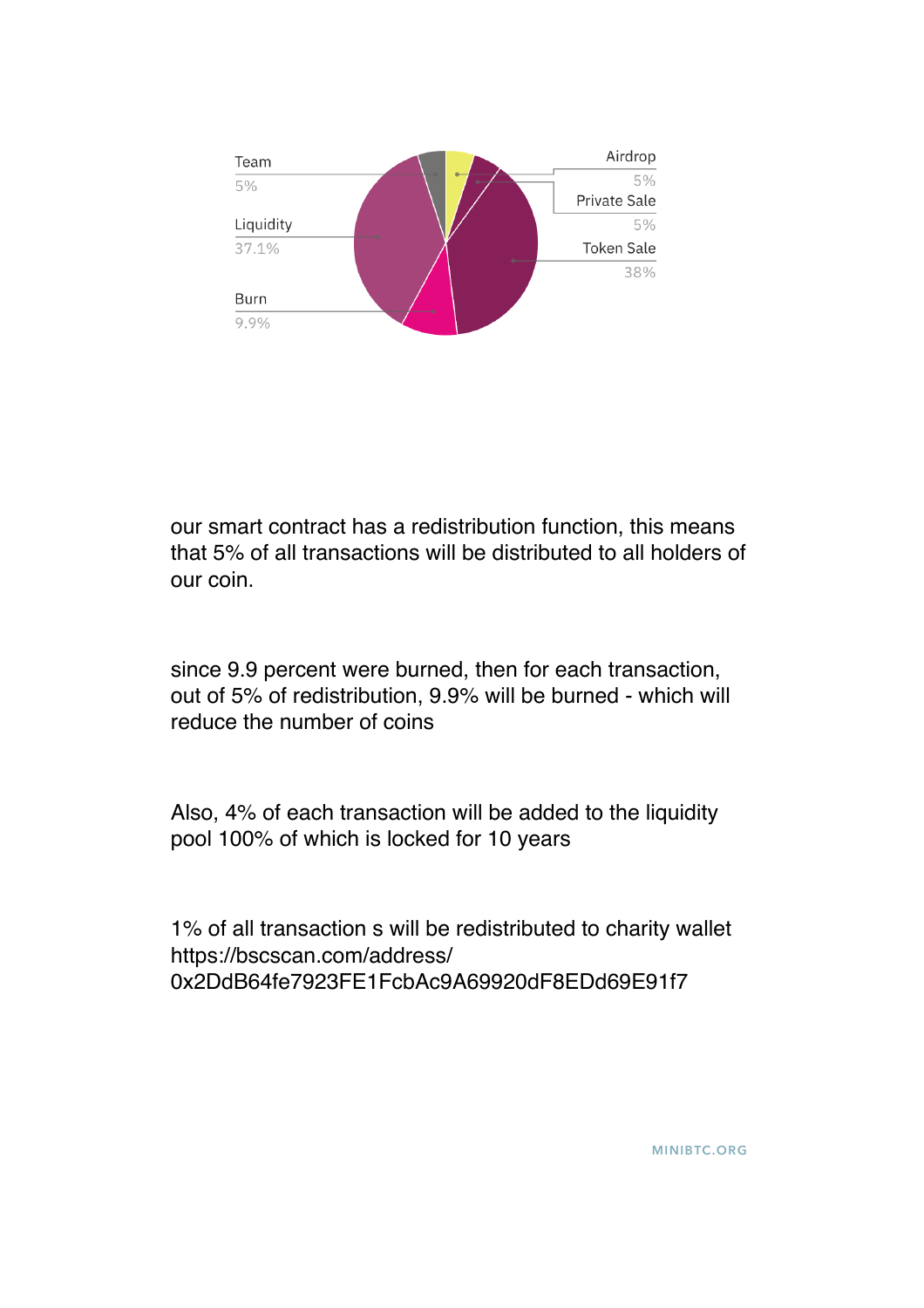# **Roadmap**

# Birth

Smart Contract - launch & verify at bscscan Website launch Social media marketing launch Litepaper

Security & KYC audit

## Phase 1

Private sale Presale at Pinksale 1 Phase of marketing 1000 Holders MiniBTC charity foundation CMC & Coingecko Listing

# Phase 2

5000 Holders Third party audit First voluntary donation + charity partnership Searching for new team members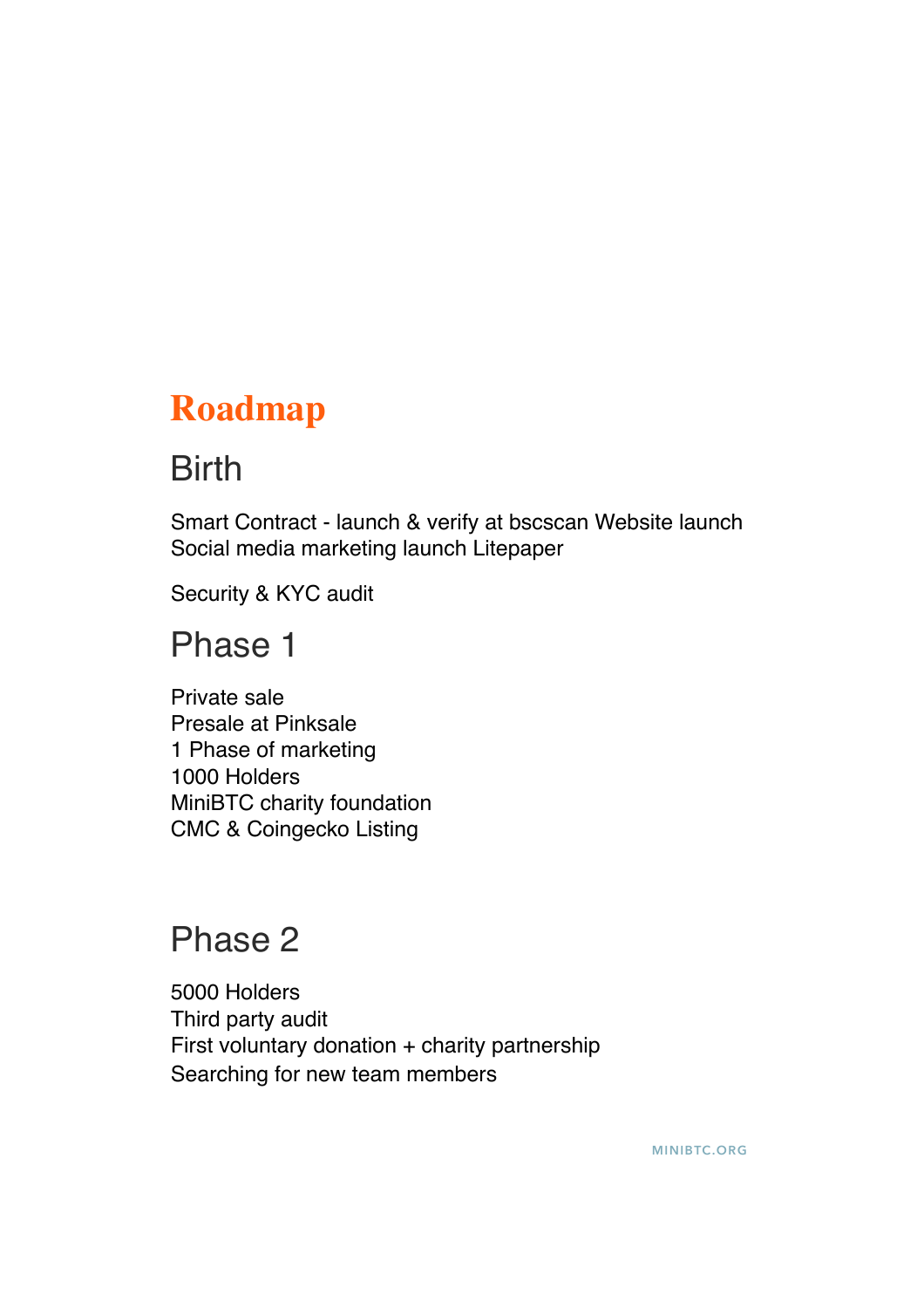# Phase 3

25 000 Holders Influencer marketing push First Airdrop Donations to our charity partners

## Phase 4

MiniBTC swap 50000 Holders More Donations to our charity partners Website redisign

# Fhase 5

MiniBTC swap airdrop 200000 Holders

# Phase 6

Soon update Donations to our charity partners

# **TEAM**

**We want to be open in relation to our community and instead of a heap of text and a one photo in linkdin or twitter, we decided to leave our Instagram pages in**